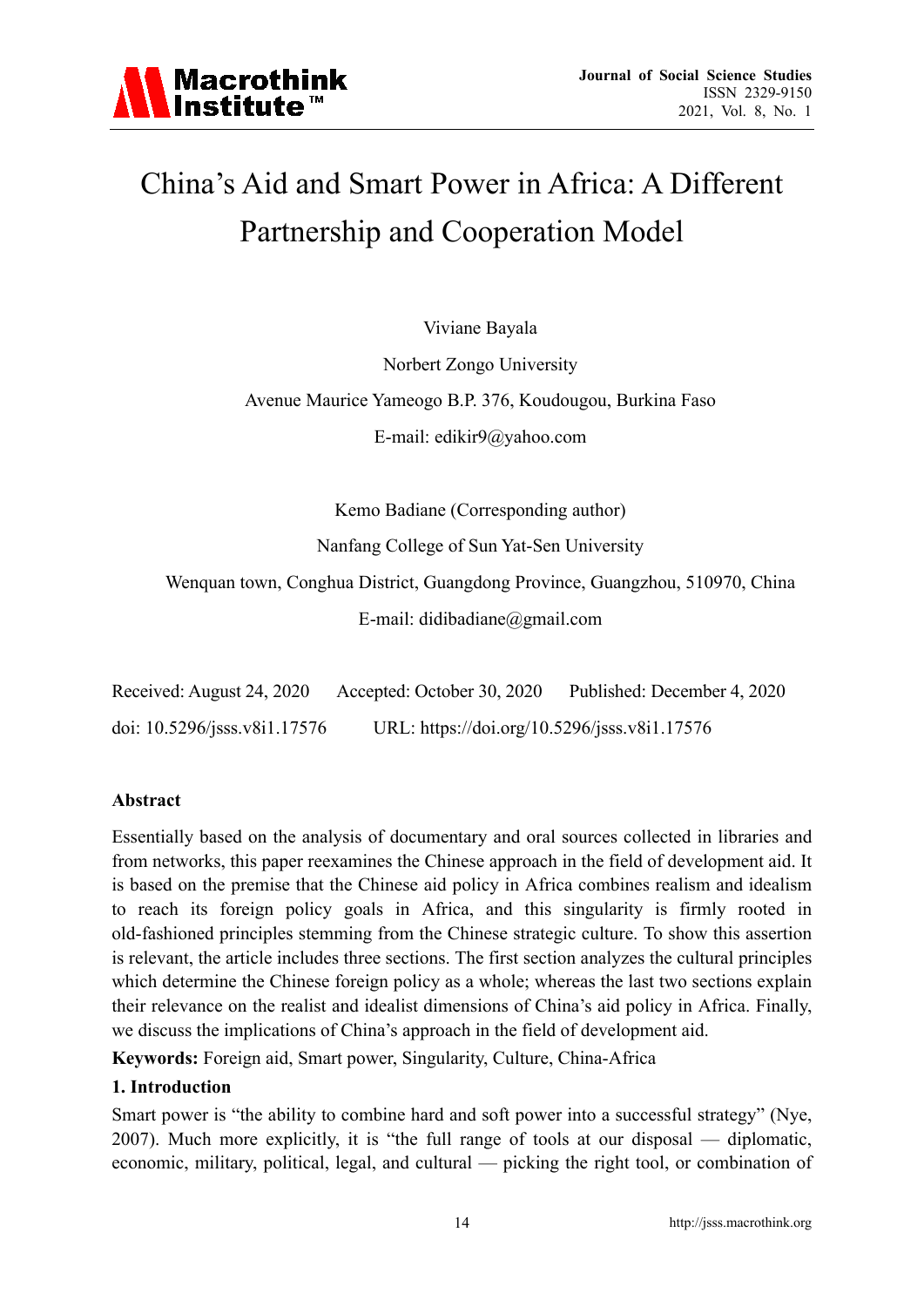tools, for each situation" (Hertzberg, 2009). The concept was first used by Suzanne Nossel in an article published in 2004 in *Foreign Affairs*, and further spread by Joseph Nye (2004), the author of *Soft Power*. According to Nye, hard power is the capacity of a country to reach its goals by using military might and economic influence. This tradition was key to the old world of military violence that waned at the end of WWII. During the Cold War, the world enters into a time of dissuasion that commands persuasion and negotiation which mark the emergence of soft power in post-Cold War era. It puts forwards new forms of cooperation that include culture, economy, law, communication in order to win the hearts and minds of the people. As the world is growing more and more complex under the influence of globalization and the rise of non-traditional threats (e.g., terrorism, environment, etc.), the concept of smart power suggests an intelligent use of hard and soft powers in accordance with countries designed policy goals. In this paper, we argue that China uses its aid as a smart power tool to instigate a different partnership and cooperation model in Africa. For a sound understanding of this assertion, there is a need to review the concept of foreign aid and the state of China's aid in Africa.

Foreign aid or "cooperation for development" refers to a sovereign country's decision (or an international institution's) to transfer financial and technical resources to another country or region through the world (Zamora, 1997; Callan, 2000). This concept initiated by the USA was institutionalized in the late 1940s after the success of the Marshall Plan (April 1948-December 1951), and the allied countries' agreement to transfer important sums of money and their technological know-how to Asian and African countries which had just acquired their independence (World Bank, 1998). Therefore, foreign aid is, at the beginning, a Western ideological construction that is part and parcel of donor and recipient countries' foreign policies (Thérien, 2008).

At the beginning of this  $21<sup>st</sup>$  century, The People's Republic of China (PRC) has become a key player in the field of aid for development. The amount of its foreign aid to developing countries rose from \$ 20 billion during the conference of the Forum on China-Africa Cooperation (FOCAC) in 2012 to a promise of \$ 60 billion in 2018 (La Croix, 2018). This Chinese commitment in Africa testifies to the idea of a paradigm change in the foreign aid policy in this early millennium (Thaler, 2012). The first official report on Chinese foreign aid published in 2011 confirms this remark. In it, it is said China has procured financial assistance all over the world, and till 2009, the country paid out Yuan 256.29 billion. Africa was given 47.5%, followed by Asia (33%), then Latin America (13%) and last Oceania (4%) (Huang & Ren, 2012). The second official report on the Chinese foreign aid published in July 2014 shows that from 2010 to 2012, Africa remained the main destination of China's aid (Xinhua, 2015). It received up to 51.8% of the entire aid estimated to Yuan 89.39 billion (about \$ 14.41 billion) compared to 30.5% for Asia and 8.4% for Latin America and the Caribbean (Office of the State Council, July 2014). The Center for Democratic Governance (CDG) corroborates these data. It shows that emerging countries' aid for development varies from \$ 11 to 42 billion every year and China is the main emerging donor, which presently procures, much more financial aid than the World Bank (Thaler, 2012).

The Chinese entire aid significantly evolved from 2002 to 2009, going from \$ 603 million in 2002 to \$ 1,033 million (2006), and \$ 1,945 million (2009) (Huang & Ren, 2012). The 2014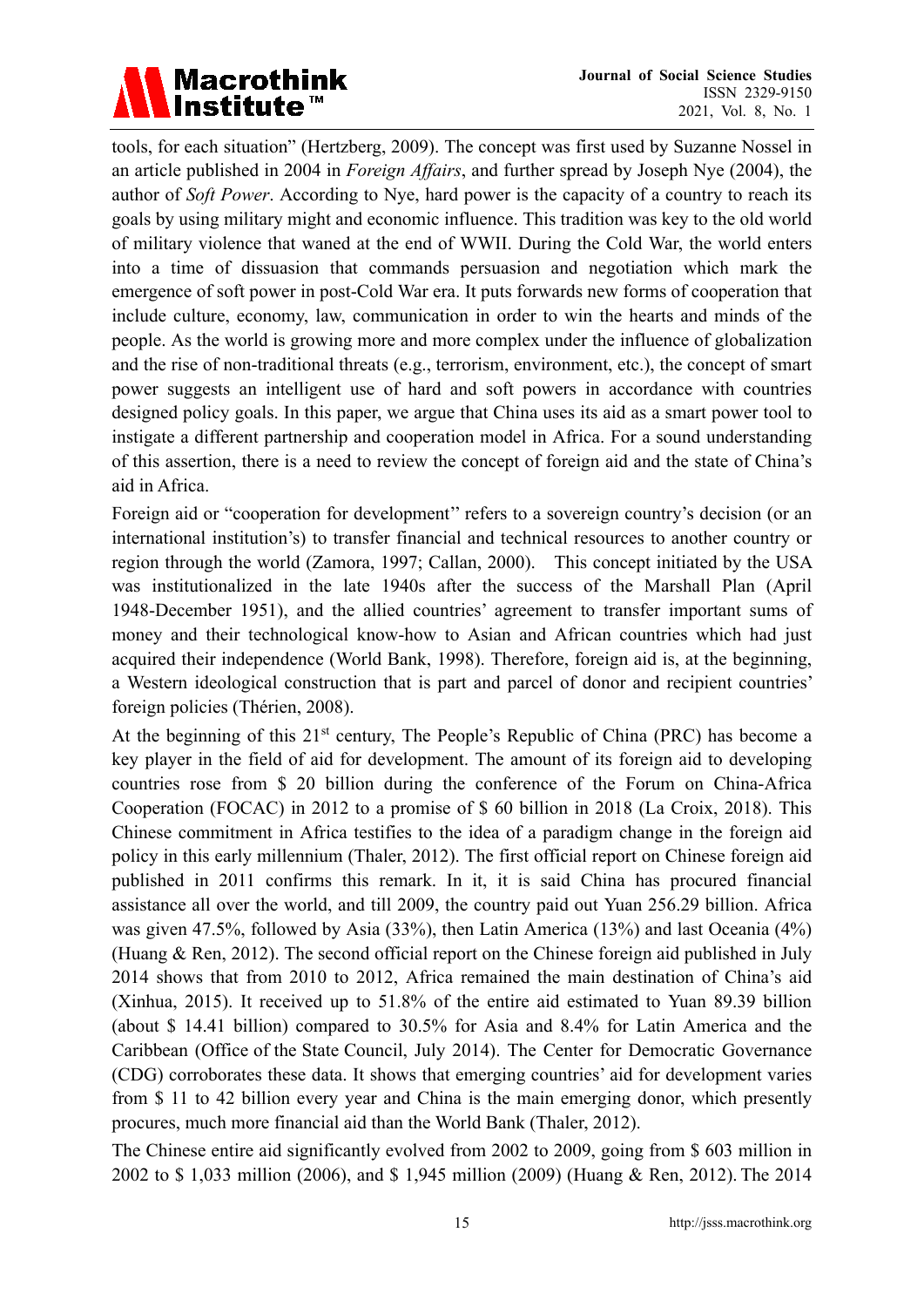official report completes these data with a cumulative amount of \$ 14.9 billion from 2010 to 2012 (The State Council, 2014). It is obvious these figures are much more impressive than those of the Cold War period, even though the latter remains important when referring to the context according to Li (2011). Best, nowadays, China is also the country possessing the most important world exchange reserves estimated to 3.103.698 billion far before the remaining four superpowers of the United Nations Security Council (The People's Bank of China, 2019). Better than any other country, China is at the best position to invest, lend, or offer donations to countries in real needy situations. Therefore, for the first time, in the history of foreign aid, an emerging oriental power possesses political, military and particularly economic assets to establish itself on the international scene as a key aid-giver to African countries in addition to traditional Western givers. This new order requires the understanding of philosophical foundations which underlies the Chinese aid policy on the continent. Therefore, this article defends the idea that China's approach is, particularly, distinguished by its taking roots in the ancient principles of the Chinese strategic culture.

#### **2. The Chinese Approach: A Cultural Singularity**

China or People's Republic of China in full is a former Asian state which, officially, became a communist state in 1949 under Mao Zedong's leadership (Bergère, 1987). Like contemporary states, it conceived a foreign policy, which determines the key objectives guiding the country's general activities in the framework of its relations with other countries all over the world (Ethier, 2010). Aid is part and parcel of China's foreign policy, so it difficultly escapes from the influence of the Chinese strategic culture. That is to say the originality of the Chinese approach to development aid depends on the fact that its formulation is inspired by ways the Chinese display in their attempts to solve or think about some national and international security issues.

"Chinese Strategic Culture" is usually discussed in relation to Chinese foreign policy. For example, Lin (2008) highlights the influence of Chinese strategic culture in Chinese recent foreign policy evolvement. First, the persistence of the three (3) principles: **"**One country, two systems", "peaceful unification", and the "non-renunciation of the use of force against Taiwan". Second, the country's attachment to orthodox order and the use of Chinese traditional dialectics of opposing wills: yin-yang in handling the Cross-Strait policy. Hunt (1996*)* uses a historical perspective to describe Chinese communist foreign policy stressing the importance of history to understand Chinese foreign policy*.* Shih (1993) addresses the influence of "morality" forms by legacies of humiliations impacting China's foreign policy making. Fairbank (1968) explains that Chinese foreign policy is a mixture of Sun and Confucius and realism. Iain (1995), similarly, asserts that every country has its own strategic culture and strategic culture approach does not reject rationality. In developing the ideas sustaining the argument abovementioned, we are particularly stressing Chinese dialectics of opposing wills: yin-yang which is different from Western perception. As pointed out here, "Western dialectical thinking is fundamentally consistent with the laws of formal logic, and aggressive in the sense that contradiction requires synthesis rather than mere acceptance. The key difference is that Chinese dialecticism does not regard contradiction as illogical and tends to accept the harmonious unity of opposites" (Nisbett, 2003).

In Chinese tradition, the *Yin-yang,* being the sources of everything, is the driving force of the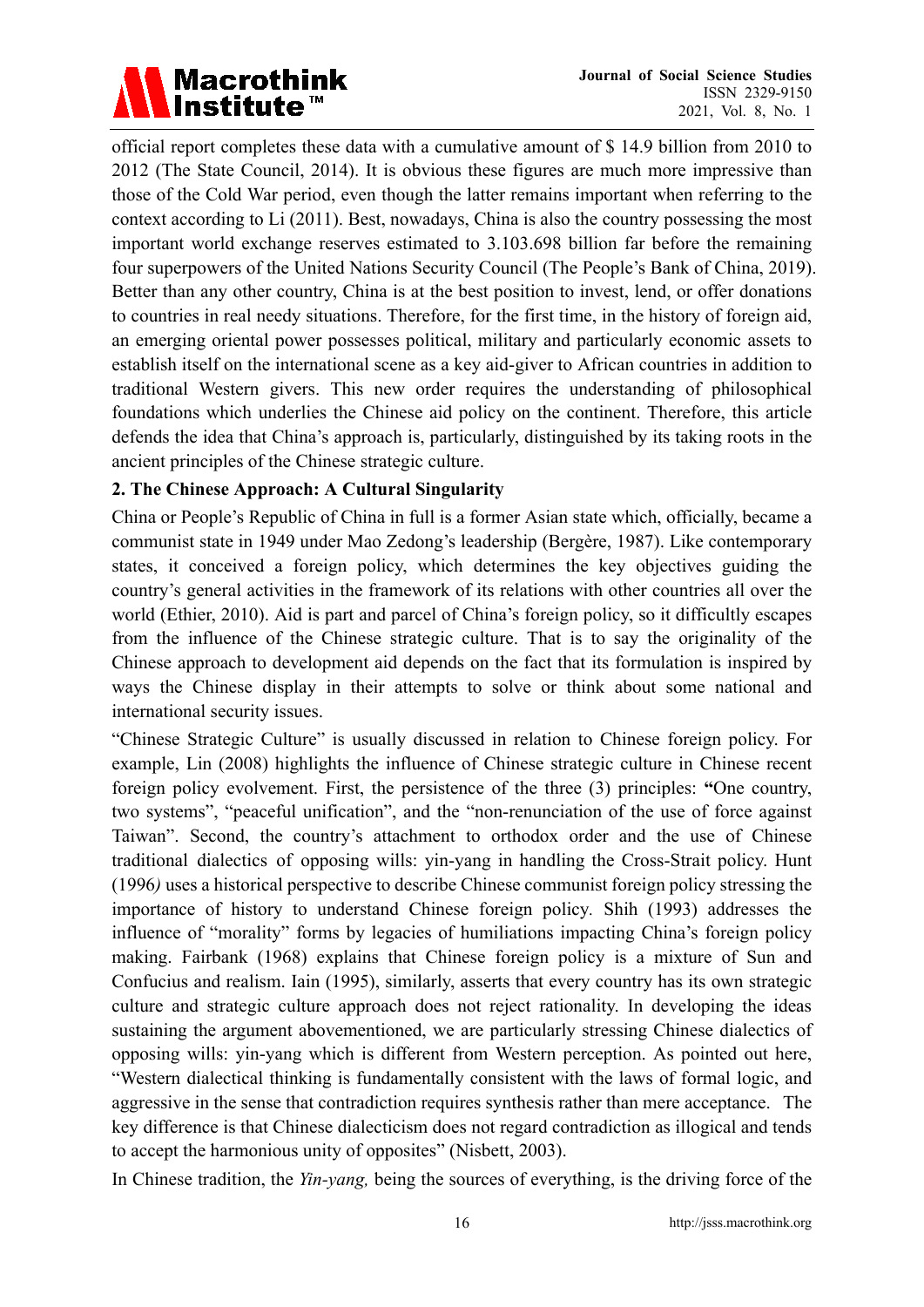world in all its aspects. The Yin is considered passive, docile, and protecting, whereas the *Yang* is active, prevailing, and creative. These concepts were abundantly spread by Taoism and Confucianism among many other Chinese philosophical schools (Huang & Huang, 1987:7). Although it is difficult to find for it a conceptual definition, despite interpretation, application and appropriateness differences of the concept, three basic themes are mentioned in the Chinese philosophy: (1) *Yin-yang* as a coherent manifestation, of the nature and mind, is present in any existence, (2) *Yin-yang* as an interaction between cosmic and human reality, and (3) *Yin-yang* as a harmonization process which ensures a dynamic and constant balance

between things (Wang 1983)*.* Thus, the Chinese terminologies *Yin* (陰) and *Yang* (陽), though

representing different realities, are integrated and complementary. They refer to "coherence", "interaction", and "harmony" in the Chinese cosmogony (JDBN, 2016). In this article, the premise is that similarly to the *Yin-yang* alternation, China's foreign policy is devised to concomitantly satisfy its national interests while caring about those of its international partners. And this is because without the satisfaction of national interests, it is difficult to be powerful on the international scene, and without a significant international influence, the satisfaction of national interests is not guaranteed for a long period. All this process takes place in a specific *Shi* (world context).

The Shi expresses power configuration and change process in which a player acts or interacts. In the field of international relations, this generally refers to contemporary world's features and international power configuration (*Guojigeju) (*Zhu, 2010*)*. In his book entitled, *The Seven Treaties of Ancient China's Military Art,* Sawyer highlights a philosophy of similar life. A conciliating dualism (*yin-yang*) teaches flexibility and combination of means to get adapted to internal and external circumstances (*Shi*) (Sawyer, 1993). The classics of the Chinese strategy such as *the Art of War* by Sun-Tzu (1971), *I Shing* (Zhu, 2010), *Tao Te King* by Lao-Tseu (2016) teach these principles. Ubiquity (*shi*) and the simultaneous use of conventional and non-conventional means (*yin-yang*) are very important to ensure victory in front of a more powerful enemy (Lai, 2004), with only a small and less expensive army. Better than any other strategist, Sun Tzu (1971) clarifies these key concepts of the Chinese strategic culture. His treatise, concise, is a world-famous one. Many contemporary authors quote him, and his principles are more and more promoted by the Chinese political community in its efforts to defend the idea of a ''peaceful development of China" (Xinhuanet, 2018).

In the coming sections, the relevance of these principles is analyzed in accordance with the Chinese aid policy in Africa. It starts with the third section that discusses the elements of a realist policy but, which is, deeply rooted in the above-described Chinese strategic culture.

#### **3. The Chinese Aid to Africa: A Realist Policy but Flexible**

According to the authors from the realist school of international relations, aid is an instrument for China's foreign policy to defend its own self-interests (Gabas, & Chaponnière, 2012) China's presence in Africa is first and foremost motivated by its own political and economic interests. Even if the Sino-African relation is always renewed, Africa remains the energetic/mineral raw material supplier, and China an ideal financial partner whose aid for development does not depend on any political condition (Lafarge, 2005). What's more, China is in fact nothing, but a former giver that reacts in an international environment undergoing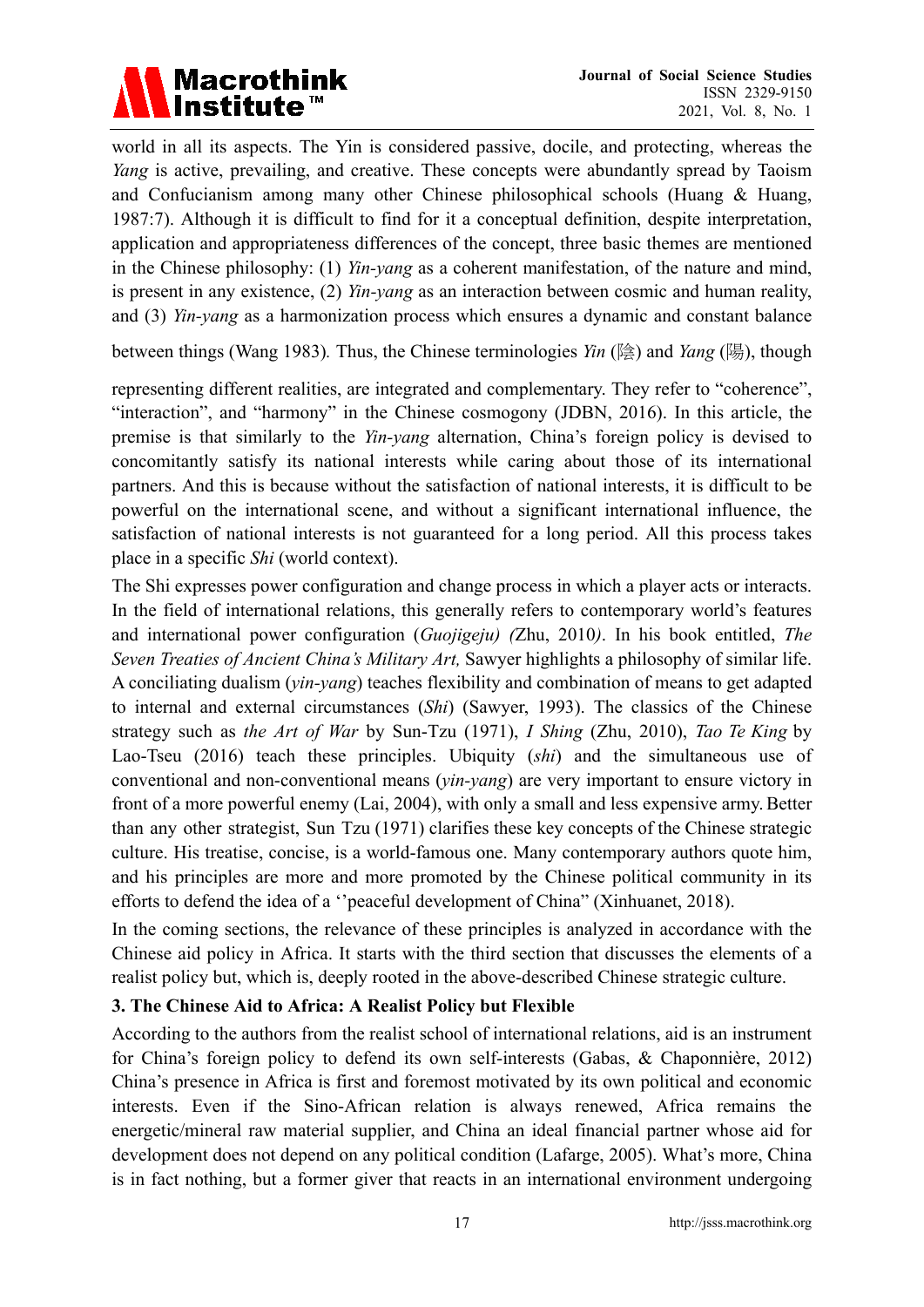

massive changes and a major restructuring to promote the objectives of its home policy (Chaponnière, 2008). For others, the content and approach of the Chinese aid represent great challenges to traditional aid for development (Wang, 2012). China's aid is mainly interested in China's strategic objectives and economic needs, such as infrastructures to get access to oil and gas resources, but particularly markets that are necessary to China's economic development (Weston, Campbell, & Koleski, 2011). If these authors describe a certain reality of China's aid policy in general, they are less specific about the cultural singularity of China's bilateral aid policy in African countries. This policy is realistic, but also flexible. It is realistic because it obeys conditions which match China's political and economic interests. The main difference with Western aid policy is at the level of constraint types required by China in return to its aid for development. If the conditions of Western aid are hard and inflexible, those of China are simple, flexible and open to recipients' countries. As it appears, China's approach seems to be inspired by Sun Tzu asserting that "*supreme excellence consists in breaking the enemy's resistance without fighting*" (Sun Tzu, 1971).

For instance, politically, the only constraint expressed by China's aid policy is the recipient countries' submission to the "One China" policy which has been required since the 1950s. All the African countries having diplomatic relations with People's Republic of China (PRC) are kindly requested to abide by this principle. This is an obligation clearly stated in the principles of the Chinese policy as follows:

*Bearing in mind the five principles of peaceful coexistence, China respects the rights of receiving countries to freely choose their own way and model of development; in addition to, it believes that every country should explore a way to development in tune with its own reality. China has never used foreign aid as a means of interfering in receiving countries' internal affairs or seeking privileges for itself* (Xinhua, 2014).

Thus, China has continuously refused to have formal political relations with African countries considering Taiwan as an independent country. But this requirement seems to be accepted by African countries which, one by one, broke their diplomatic ties with Taiwan and established new ones with PRC. The number of countries receiving China's aid went up from a small group of 14 partner countries (pro-communist) in the 1960s to 34 after PRC became a permanent member of the United Nations Security Council in the 1970s. During this first period, the most remarkable aid is a financial disbursement of F Switzerland 20 million for Egypt which was facing Western powers about its rights on the Suez Canal (1956), the building of sport and economic facilities in Guinea Conakry (1960), seven farming specialists to help Mali in its experience of sugar cane and tea plantations between 1961 and 1962. In 1965, a team was sent by the Chinese authorities to study the feasibility of Tanzania-Zambia railway. Moreover, about the late 1960s, China successively sent medical teams to Tanzania, Somalia, the Democratic Republic of Congo, Mali and Guinea, etc. (Li, 2006). Not only did these countries have any relation with Taiwan, but they were particularly pro-Communists.

In the 1980s, a period of economic reforms and opening-up policies, about ten countries added to this number. Nowadays, apart from Eswatini (which is still having diplomatic relations with Taiwan), all the African countries have formal diplomatic ties with the Middle Kingdom (PRC). Therefore, throughout time, the political condition has remained the same: the recognition of China's full sovereignty on Taiwan (considered as China's Province). This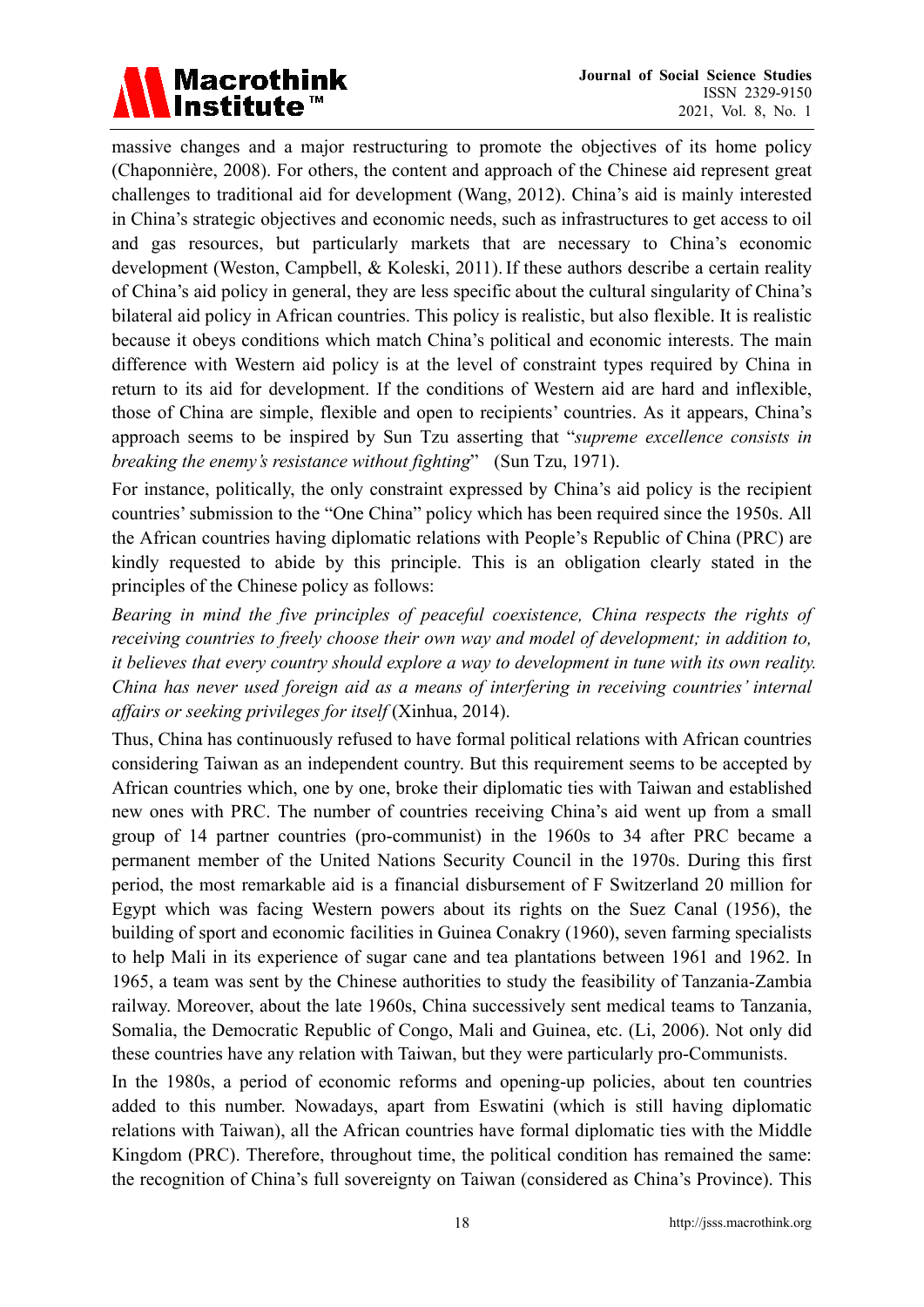

condition is direct, simple and easy to be satisfied by African countries which are facing difficulties to satisfy political conditions and complex regulations imposed by the aid system of Western democracies. It is also remarked that if in the 1960s and 1970s China's aid was dependent on an adherence to the communist ideology**,** it got rid of this for a policy more adapted to the international political context prevailing at the end of the Cold War (*Shi*). The fourth section presents these changes with more details.

#### **4. An Idealistic but Pragmatic Policy**

The idealists agree with the realists to consider the Chinese aid for development as a foreign policy instrument, but with much more positive objectives. The individuals hold, generally, a more nuanced view. For example, Moyo, a pessimist of foreign aid in Africa is much more conciliating with that of China (Easterly, 2009). According to her, aid is the problem but not the solution to African development. The solution is a trade-centered approach, which the Chinese aid must conform to (Moyo, 2013). As stated by Mayo, China's growing presence is an opportunity which should be seized by African countries to boost their economic development. The Chinese player is a giver whose aid completes the efforts of traditional Western aid (Brautigam, 2011). On the whole, these authors highlight aspects showing a certain degree of ambivalence in their perceptions of China's aid in Africa. The Chinese player's words and actions, much more, clarify this singularity.

The Chinese player's words have evolved through time and space to get adapted to current political and economic circumstances, but still remaining courteous. For instance, in the 1960s the then-Chinese Prime Minister, Chou Enlai, had a set of eight principles published:

*The eight principles for economic development and technical cooperation with other countries: 1. Equality and mutual benefit between donors and receivers should be guaranteed. 2. Non-interference in domestic affairs and respect for national sovereignty. 3. Loans with no interest or loans with preferential interests are granted. 4. The main goal of aid is consolidating receiving countries' self-dependence. 5. Support projects which produce fast results, increased income, and accumulate the capital; 6. Development projects are implemented with quality Chinese equipment. 7. Technical aid and local people's vocational training are guaranteed. 8. Chinese aid volunteers should adopt local people's standards of living* (Lengauer, 2011).

These principles were edited and published in the Cold War context which is characterized by bipolarization. China, as a communist country, evolving in the framework of South-South cooperation offered its aid to countries which submitted to its principles, but in addition to this, were also communists. After the Cold War and particularly in the early  $21<sup>st</sup>$  century major changes occurred in the Chinese foreign policy, mainly in its approach to foreign aid. Firstly, for the first time in its history, China published two official reports in 2011 and 2014. These documents reveal the procedure, means and goals of its aid policy. This evolution testifies the renewed importance of aid in China's African policy as it is shown in the second official report:

*China is the largest developing country in the world. While developing, it made efforts to integrate Chinese populations' interests into those of populations in other countries, offering assistance at the top of its capacity to other developing countries in the framework of*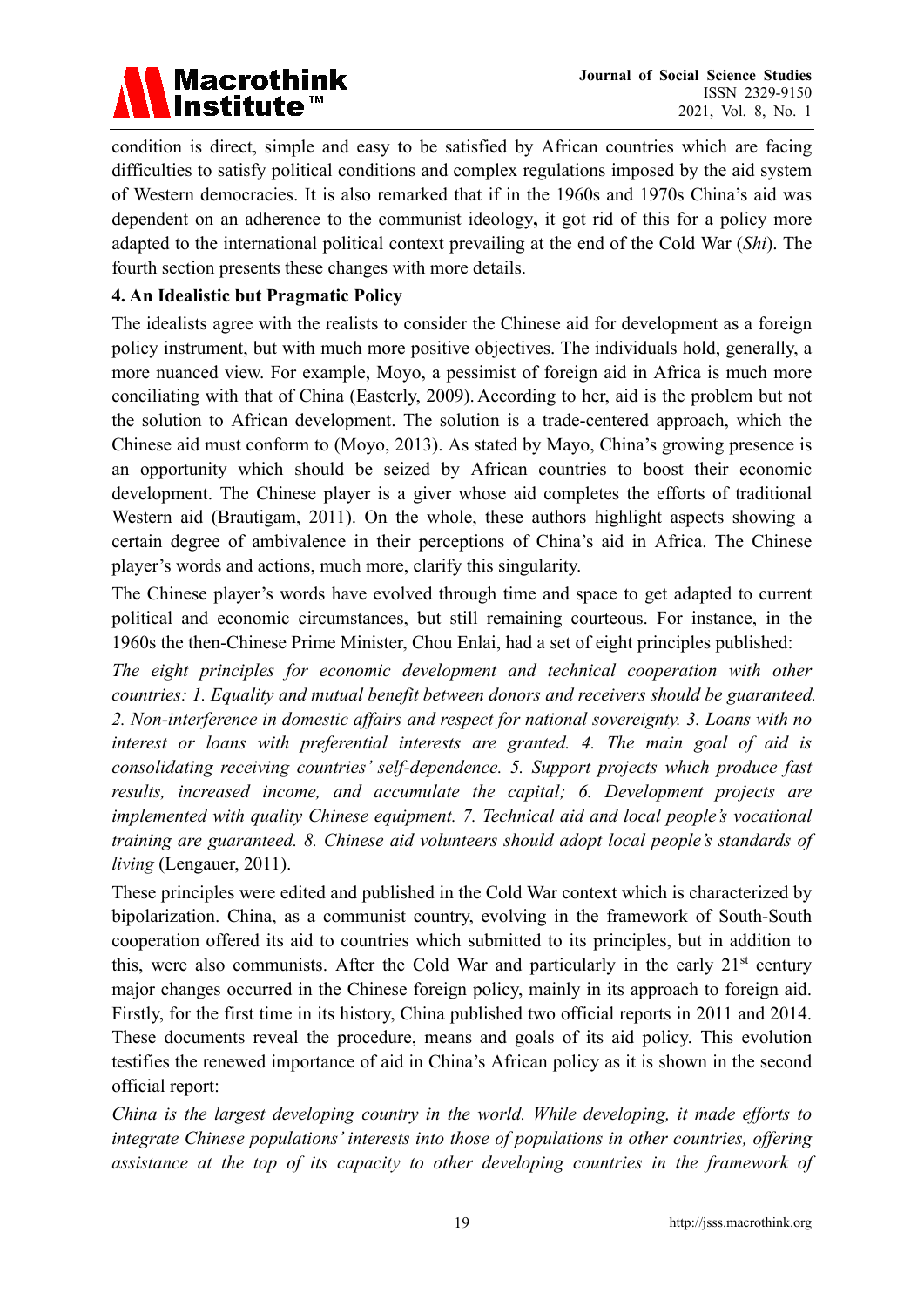*South-South cooperation, support and help other developing countries, particularly the less developed countries (LDC), reduce poverty and improve their living conditions. China has pro-actively promoted international cooperation and development and played a constructive role in this aspect. When it offers foreign aid, China adheres to the principles of imposing no political condition, non-interference in receivers' domestic affairs, fully respecting their right to choose, freely, their own ways and models of development* (Information Office of the State Council, 2014).

This speech was delivered to reassure and bring countries closer together. Despite being a superpower, China puts itself on the same level as Africa. The following sentence "*China is the largest developing country*" plays two roles: the first is to convince countries receiving aid that it (China) knows and understands very well their situation because it had faced similar problems in the past. The second is to show that it remains a friend endeavoring to help them in their development process. Following the same logic, it does not fail in being pragmatic. It offers aid depending on its capacities. While helping others, it accomplishes a duty incumbent on its international great power status of contributing to the common good (fighting poverty by helping countries which are facing difficult economic conditions). It reasserts its adherence to equality and mutual benefit. It is a brotherly, courteous speech but at the same time direct and pragmatic. Here, the use of conciliating dualism of Chinese strategy can be noticed. It proposes a speech different from that of the Western aid, because it praises the ego of Africans who have, for long, been despised and frustrated by the disbursement process and traditional aid conditions.

Also, Chinese leaders have never failed to claim their expertise in foreign aid matters. As Bräutigan (2011) explained, "The Chinese have six decades of experience with aid in Africa. They've spent time analyzing their own past failed aid projects, and they've come up with a different model of engagement, much of which does not actually involve official development aid".

#### **5. Conclusion**

The analyses of the political conditions and the Chinese player's speech started in the above-mentioned sections testify to the conciliating dualism of the Chinese aid policy in Africa through time and space. This policy is neither realistic nor idealistic. It associates elements of both paradigms by getting its inspiration from ancient principles resulting from the country's strategic culture. This specificity was mentioned by Henri Kissinger (2002) when he says the Chinese "exceptionalism" is deeply rooted in the Chinese culture, proclaiming no institutional hegemony out of China. This policy is also getting closer to contemporary theories and concepts of international politics such as the ''smart power'' used by the American economist Joseph Nye (2019), meaning, the capacity of combining an attractive power with a coercive one and associating both to an economic power.

#### **Acknowledgements**

This research received no specific grant from any funding agency, commercial or not-for-profit sectors. We thank Dr. Suryappa J. PAWAR, Professor of Motilal Nehru National Institute of Technology, Allahābād (MNNIT) in India, Dr. Wong Mun Wui of The School of Foreign Languages of Nanfang College of Sun Yat-Sen University, the editor, and the anonymous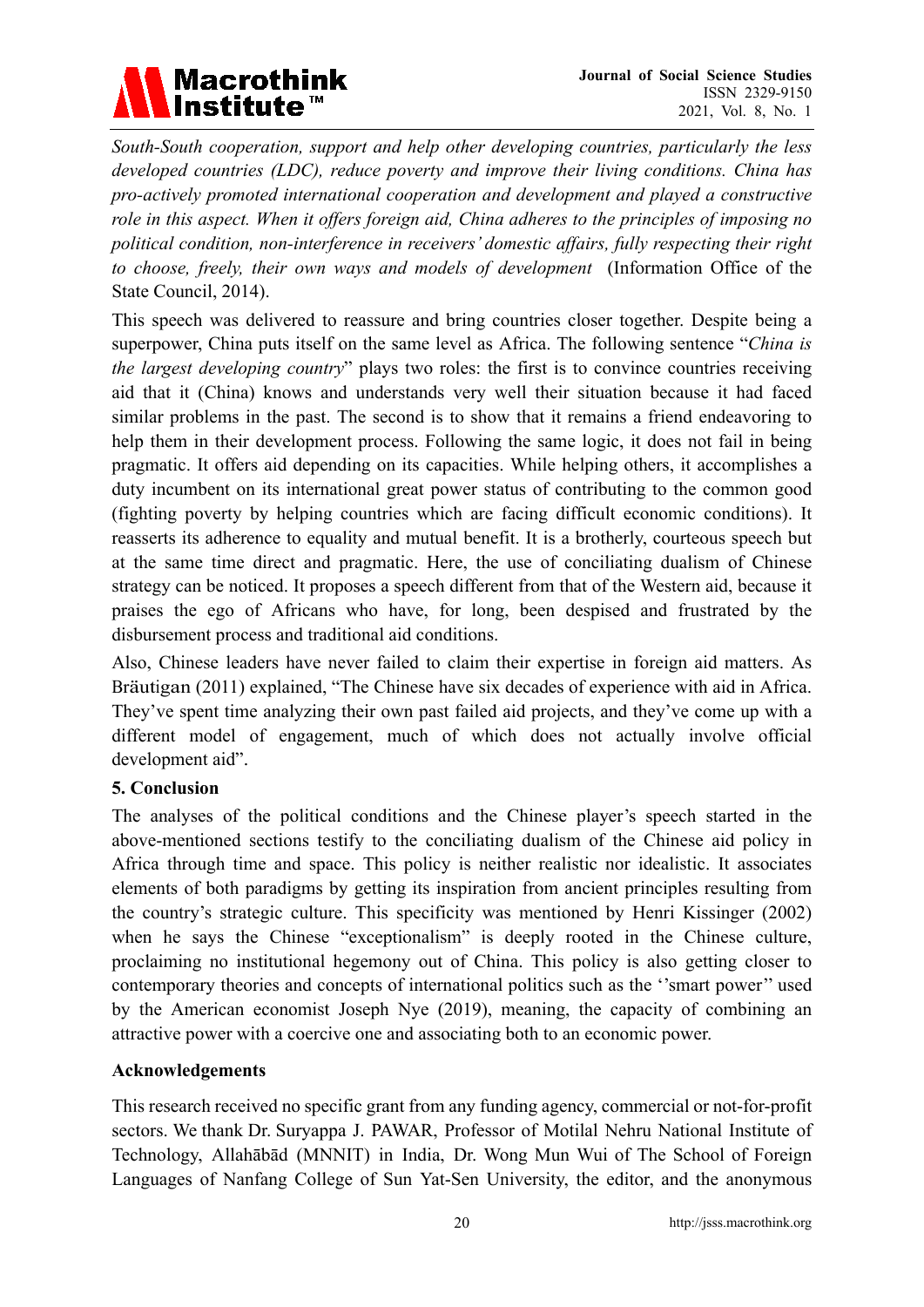

reviewers of the *Journal of Social Science Studies* for helpful comments on earlier versions of this article.

#### **References**

Bergère, M.-C. (1<sup>er</sup> janvier 1987). *La République Populaire de Chine de 1949 à nos Jours.* Paris: Armand Colin, 283 p.

Bräutigam, D. (August 2011). China in Africa: What Can Western Donors Learn? A report for Norfund,

Bräutigam, D. (2011). *The Dragon's Gift: The Real Story of China in Africa*, UK: Oxford,

Bräutigam, D. (2011). "Aid 'with Chinese Characteristics: Chinese Foreign Aid and Development Meet the OECD-DAC Aid Regime," *Journal of International Development,*  1-13. https://doi.org/10.1002/jid.1798

Callan, T. C. (2000). *US Foreign Aid in Complex Humanitarian Emergencies: Motivation behind Aid in Western Europe, Cambodia, Ethiopia, and North Korea,* New York: State University of New York at Buffalo Press.

Chaponnière, J.-R. (2008). Un Demi-Siècle de Relations Chine-Afrique: Évolution des Analyses. In *Afrique Contemporaine 4*, 35-48. https://doi.org/10.3917/afco.228.0035

China's Foreign Aid. (10 July 2014). China's Foreign Aid, Information Office of the State Council, The People's Republic of China, Beijing.

Dollar, D., & Pritchett L. (1998). *Assessing Aid. What Works, What Doesn't and Why*. The World Bank, Oxford University Press, New York.

Easterly, W. (June 2009). Review of Dambisa Moyo's book "*Dead Aid*". London Review of Books, but then LRB rejected it for publication.

Ethier, D. (2010). *Introduction aux Relations Internationales*. Montréal, Presse de l'Université de Montréal, 4eme édition, 135-198. https://doi.10.4000/books.pum.6398

Gabas J. J. (ed.), Chaponnière J. R. (2012). Le Temps de la Chine en Afrique: enjeux et réalités au sud du Sahara, Paris: Karthala (Hommes et sociétés).

Herzberg, H. (26 January 2009). Smart Power. The New Yorker.

Huang, M., & Ren, P. (2012). China's Foreign Aid and Its Role in the International Architecture. In G. Carbonnier (Ed.), *International Development Policy: Aid, Emerging Economies and Global Policies*, Vol. 3, 75-88). London: Palgrave Macmillan. https://doi.org/10.4000/poldev.1004

Hunt, M. (1996). The Genesis of Chinese Communist Foreign Policy. New York: Columbia University Press.

Iain, J. A. (1995). *Cultural Realism: Strategic Culture and Grand Strategy in Chinese History.* Princeton NJ: Princeton University Press.

Fairbank, J. K. (1968). *The Chinese World Order: Traditional China Foreign Relations*. Cambridge MA: Harvard University Press.

Huang, K., & Huang, R. (1987). *I Ching*. Workman Publishing Company, N.Y.; 3rd Printing Edition.

Information Office of the State Council, The People's Republic of China. July 2014. "China's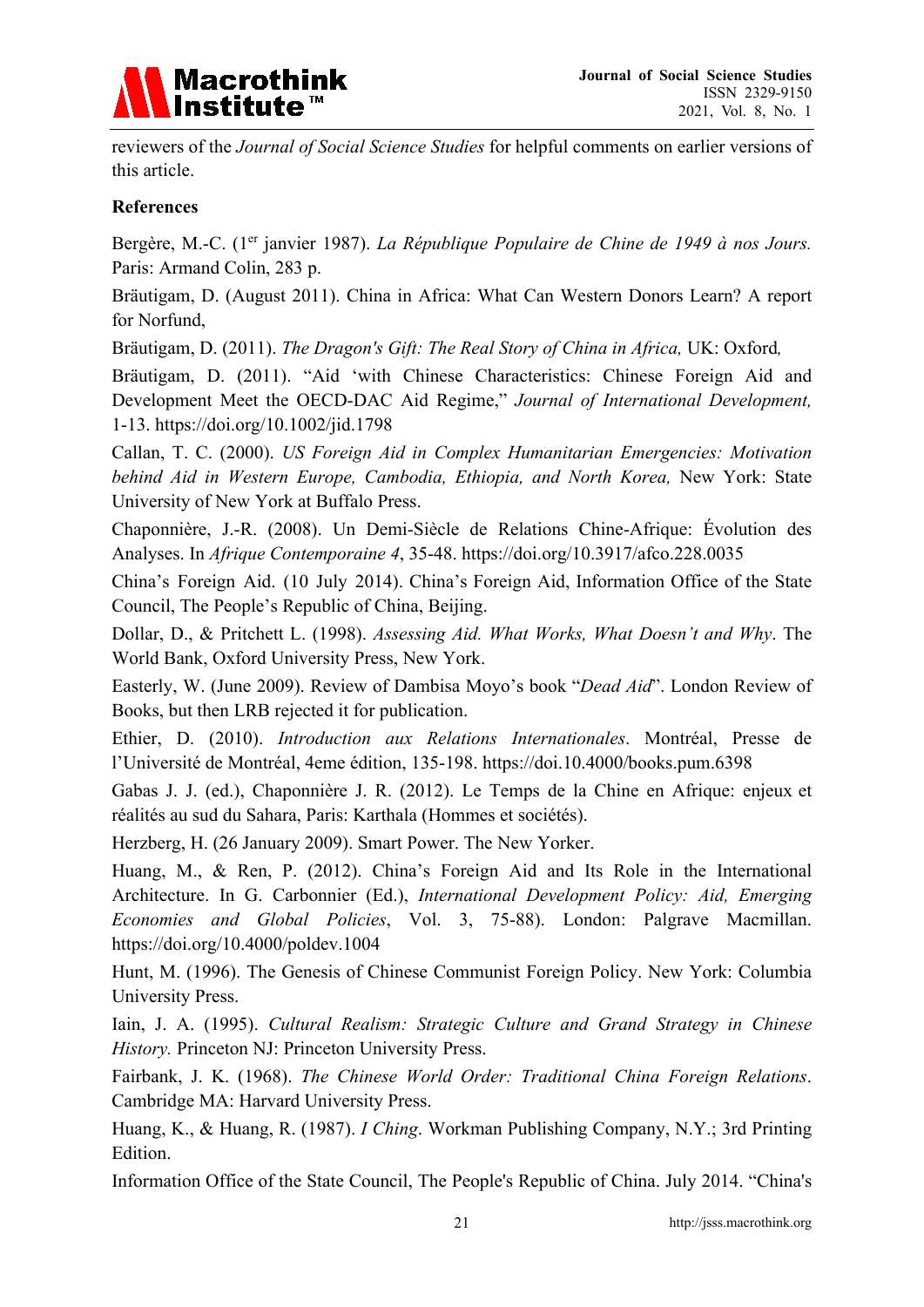Foreign Aid, Xinhua, Beijing.

Kissinger, H. (2002). *On China.* New York: Penguin Book.

Lacroix. (4 Septembre 2018). "La Chine Vante son Aide sans 'Conditions' à l'Afrique". [Online]

Lafargue, F. (Juillet-Août 2005). "La Chine, une Puissance Africaine", In *Perspectives Chinoises,* No. 90, 1-10.

Lao-Tseu. (1984). *Tao Te King.* Paris: Albin Michel.

Lengauer, S. (September-December 2011). China's Foreign Aid Policy: Motive and Method. Culture Mandala: The Bulletin of the Centre for East-West Cultural and Economic Studies, 9 (2), 3, 35-81.

Lai, D. (May 2004). *Learning from the Stones: A Go Approach to Mastering China's Strategic Concept, Shi*, United States Army War College.

Marshall Plan, formally European Recovery Program, (April 1948–December 1951).

Li, X. (2006). China's Foreign Aid and Aid to Africa: Overview, College of Humanities and Development, China Agricultural University, China.

Lin, Chong-Pin (April 26, 2002). Beijing's Agile Tactics on Taiwan: paper presented at the conference "The Political and Economic Reforms of Mainland China in a Changing Global Society", National Taiwan University, Taipei.

Lin, C-P (Winter 2008). More Carrot Than Stick: Beijing's Emerging Taiwan Policy. *China Security, 4*(1), 3-29.

Moyo, D. (February 2013). Interview CNN.

Moyo, D. (2009). *Dead Aid: Why Aid Is Not Working and How There is another Way for Africa.* New York: Farrar, Straus and Giroux.

Nye, J. (2004). *Soft Power: The Means to Success in World Politics*. New York: Public Affairs.

Sawyer, R.D. (1993). *The Seven Military Classics of Ancient China*. Oxford Laurent, François ed. *Sun Tse (Sun Zi: L'Art de la Guerre*. Paris : Agora Presses).

Shih C.-y. (1993). *China's Just World: The Morality of Chinese Foreign Policy.* Boulder & London: Lynne Rienner Publishers.

Thérien, J. P. (Printemps 2001). "Un Demi-Siècle d'Aide au Développement," *Les Frontières du Social: Nationales, Transnationales, Mondiales?* Issue 45*,* 89-103.

Thaler, F. (2012). China's Foreign Aid to Africa: New Donors May Help Results. In *Washington Post*.

Tzu, S. (1971/2019). T*he Art of War,* Oxford University Press, Chap.3-6. (Samuel B. Griffith Translation).

Wang, X., & Ozanne, A., & Xin, H. (2014). The West's Aid Dilemma and the Chinese Solution," *Journal of Chinese Economic and Business Studies, 12*(1), 47-61. https://doi.org/10.1080/14765284.2013.875287

Weston, J., Campbell, C., & Koleski K. (September 1, 2011). China Foreign Assistance in Review: Implications for the United States. In *U.S.-China Economic and Security Review*